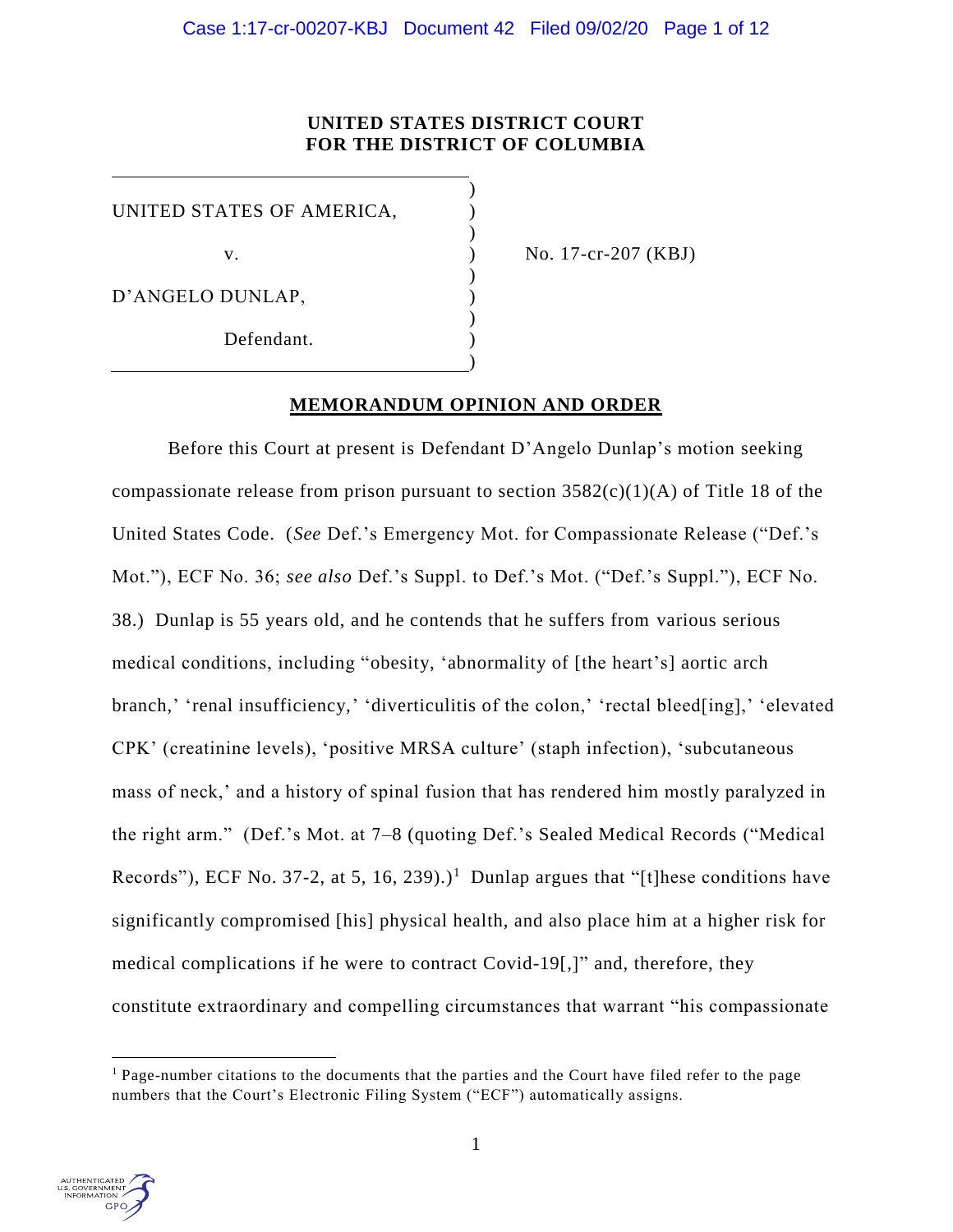### Case 1:17-cr-00207-KBJ Document 42 Filed 09/02/20 Page 2 of 12

release during this dangerous time." (*Id.* at 8.) When Dunlap filed this motion, he was incarcerated at a state correctional facility in Baltimore, Maryland (*see id.* at 1), but he was subsequently moved to a Bureau of Prisons ("BOP") facility in Schuylkill, Pennsylvania (*see* Def.'s Suppl. at 1).

This Court has previously provided a detailed explanation of its views regarding the scope of a federal district court's statutory authority to grant a defendant's motion for compassionate release during the COVID-19 pandemic. *See United States v. Johnson*, No. 15-cr-125, 2020 WL 3041923, at \*2–5 (D.D.C. May 16, 2020) (describing the statutory framework for motions for compassionate release under 18 U.S.C. §  $3582(c)(1)(A)$ . The Court has applied these standards when reviewing Dunlap's motion, the Government's opposition thereto (*see* Gov't Opp'n, ECF No. 40), and Dunlap's reply (*see* Def.'s Reply, ECF No. 41). In light of the arguments made by the parties at the August 21st motion hearing (*see* Minute Entry of Aug. 21, 2020), and for the reasons explained below, this Court concludes that there are extraordinary and compelling reasons that warrant a reduction of the term of imprisonment that the Court previously imposed with respect to Dunlap, and that Dunlap's release would not undermine the purposes of punishment that the Court evaluated when it imposed the original sentence pursuant to the factors Congress set forth in section 3553(a) of Title 18 of the United States Code. Therefore, Dunlap's motion for compassionate release will be **GRANTED**.

**I.**

In *United States v. Johnson*, this Court detailed its understanding of section  $3582(c)(1)(A)$ 's framework for a district court's consideration of a defendant's motion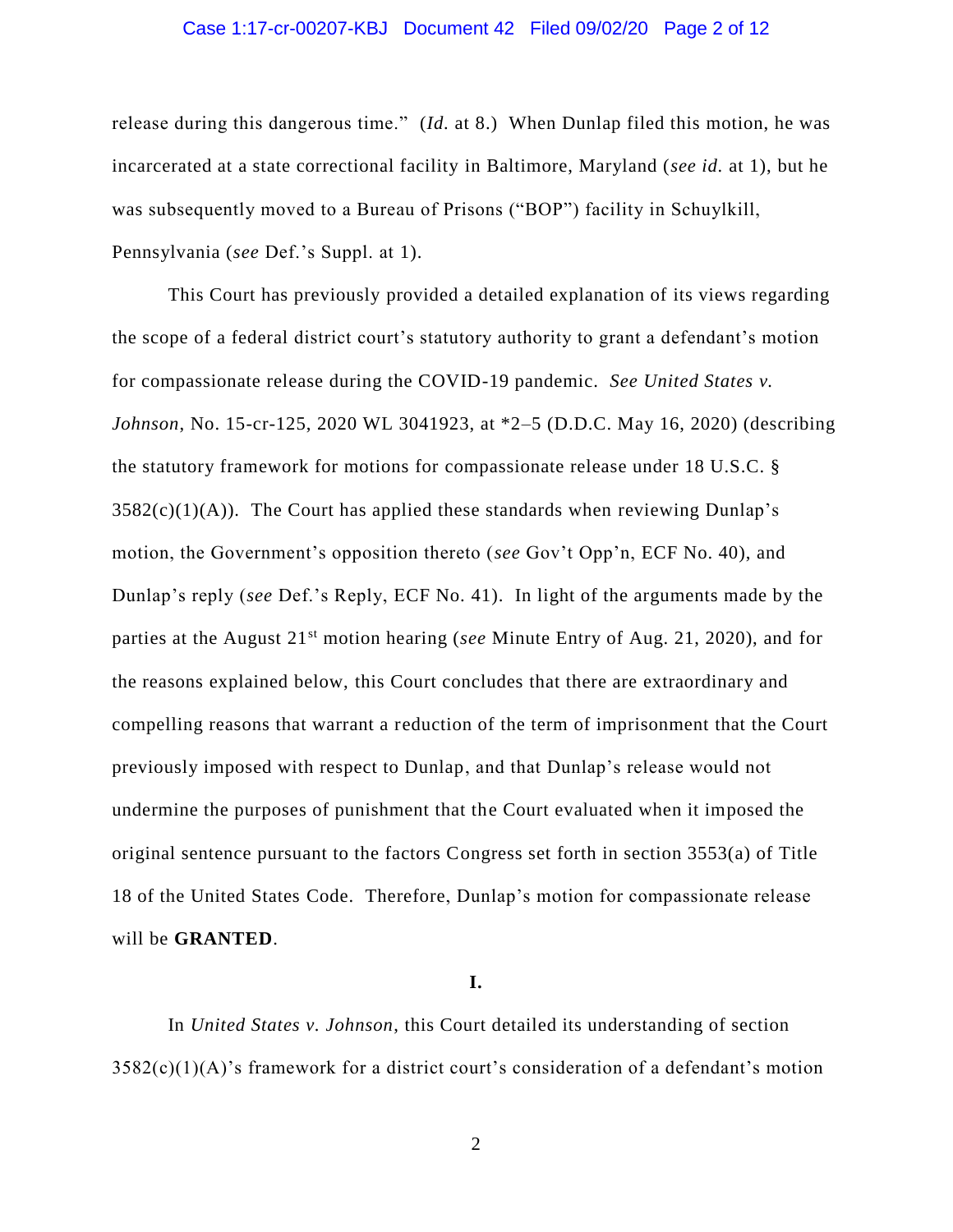### Case 1:17-cr-00207-KBJ Document 42 Filed 09/02/20 Page 3 of 12

for compassionate release; that legal analysis is incorporated by reference here. *See*  2020 WL 3041923, at \*3–4; *see also id.* at \*5 ("Congress's compassionate-release standards appear to require the court to evaluate, first, . . . whether there are extraordinary and compelling reasons for the reduction, as defined by the Sentencing Commission's policy statements[,] and, if so, . . . whether, despite the fact that a sentence reduction is warranted, section 3553(a)'s purposes of punishment require maintenance of the original prison term."). Under section  $3582(c)(1)(A)$ , a court must generally undertake what is essentially a three-pronged inquiry to determine: *first*, whether the defendant has exhausted all administrative remedies (and, if not, whether the statutory exhaustion requirement should be waived); *second*, whether there are extraordinary and compelling reasons that warrant a reduction of the term of imprisonment that the court previously imposed; and *third*, whether any such reduction is consistent with the factors set forth in section 3553(a), including and especially the need for the sentence imposed to ensure public safety. *See id.* at \*3–5; *see also* 18 U.S.C. § 3582(c)(1)(A).

Because there is no dispute that Dunlap has, in fact, exhausted the applicable administrative requirements at this point in the procedural history of his motion, the only issues that remain to be addressed here are whether extraordinary and compelling reasons warrant a reduction in Dunlap's term of imprisonment, and whether any such reduction would be consistent with the sentencing factors set forth in section 3553(a) of Title 18 of the United States Code. *See Johnson*, 2020 WL 3041923, at \*3–4.<sup>2</sup> The

 $\overline{a}$ 

<sup>&</sup>lt;sup>2</sup> When Dunlap filed the instant motion for compassionate release, he was "not incarcerated at a Bureau of Prisons facility," and thus "there [was] no Bureau of Prisons warden to whom he [could] submit a request for a reduction in sentence[,]" *United States v. Barringer*, No. 13-cr-0129, 2020 WL 2557035, at \*3 (D. Md. May 19, 2020), and he had been awaiting transfer to a BOP facility since this Court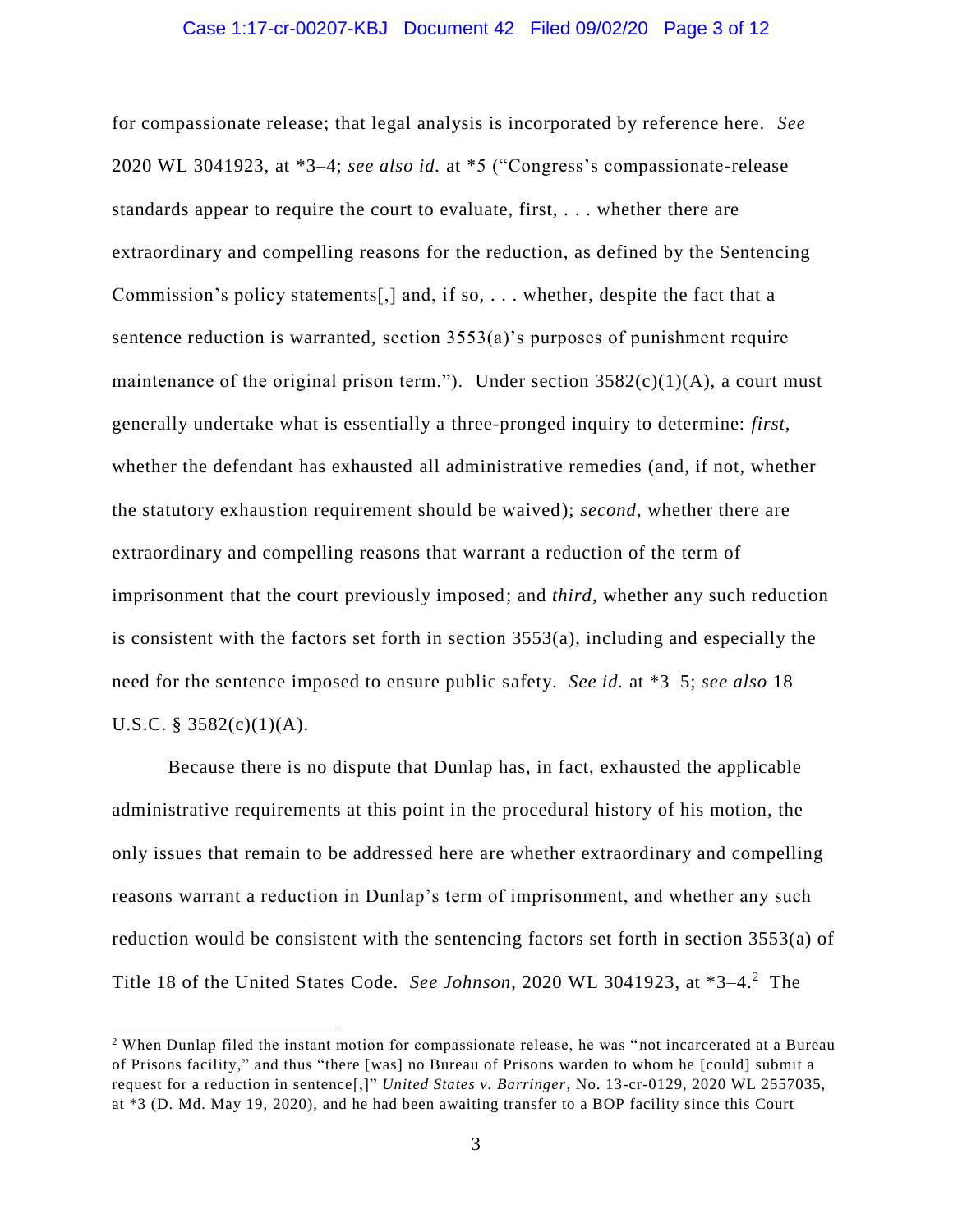## Case 1:17-cr-00207-KBJ Document 42 Filed 09/02/20 Page 4 of 12

Court may only grant Dunlap's motion for compassionate release and reduce Dunlap's term of imprisonment under section  $3582(c)(1)(A)$  if both of these inquiries result in an affirmative answer. *See id*.; *see also United States v. Wade*, No. 2:99-cr-00257-3, 2020 WL 1864906, at \*6–7 (C.D. Cal. Apr. 13, 2020).

#### **A.**

The Court is persuaded that Dunlap has serious underlying medical conditions that, when considered in conjunction with the COVID-19 pandemic, qualify as "extraordinary and compelling" reasons to justify his release. (*See* Def.'s Mot. at 13– 24); *see also Johnson*, 2020 WL 3041923, at \*10–11 (finding that the spread of COVID-19 and the defendant's "mental and physical health conditions[] constitute extraordinary and compelling reasons" for a sentence reduction for the purpose of section  $3582(c)(1)(A)$  (cleaned up)).

 $\overline{a}$ 

sentenced him almost two years prior (*see* Minute Entry of Sept. 11, 2018). After Dunlap filed the instant motion for compassionate release in this Court, he was moved to FCI Schuylkill (a BOP facility), and on July 30, 2020, his counsel sent the warden a letter requesting that a motion for compassionate release be filed on Dunlap's behalf pursuant to 18 U.S.C. § 3582(c)(1)(A). ( *See* Def.'s Suppl. at 1–2.) Counsel's administrative request was likely a belt-and-suspenders approach to seeking compassionate release, because it would have been futile for Dunlap (who was not yet in BOP custody) to have made such an administrative request at the time he filed his compassionate release motion. *See Johnson*, 2020 WL 3041923, at \*4 (explaining that section  $3582(c)(1)(A)$ 's exhaustion requirement is a claim-processing rule that can be waived on futility grounds, including when the agency does not have jurisdiction over the matter). Moreover, even though Dunlap was subsequently moved into a BOP facility, a defendant's compliance with section  $3582(c)(1)(A)$ 's exhaustion requirement is properly assessed as of the date his motion is filed with the Court. *Cf. Grupo Dataflux v. Atlas Global Grp., L.P*., 541 U.S. 567, 570 (2004) (explaining that "the jurisdiction of the court depends upon the state of things at the time of the action brought" (internal quotation marks and citation omitted)); *Johnson v. Jones*, 340 F.3d 624, 627 (8th Cir. 2003) ("[I]n considering motions to dismiss for failure to exhaust under [the Prison Litigation Reform Act], the district court must look to the time of filing, not the time the district court is rendering its decision, to determine if exhaustion has occurred."). In any event, there is no need for the Court to make a futility finding here, because more than 30 days have now elapsed since Dunlap's counsel sent the release request to the warden of FCI Schuylkill, and the parties agree that this is enough to satisfy section 3582(c)'s exhaustion requirement.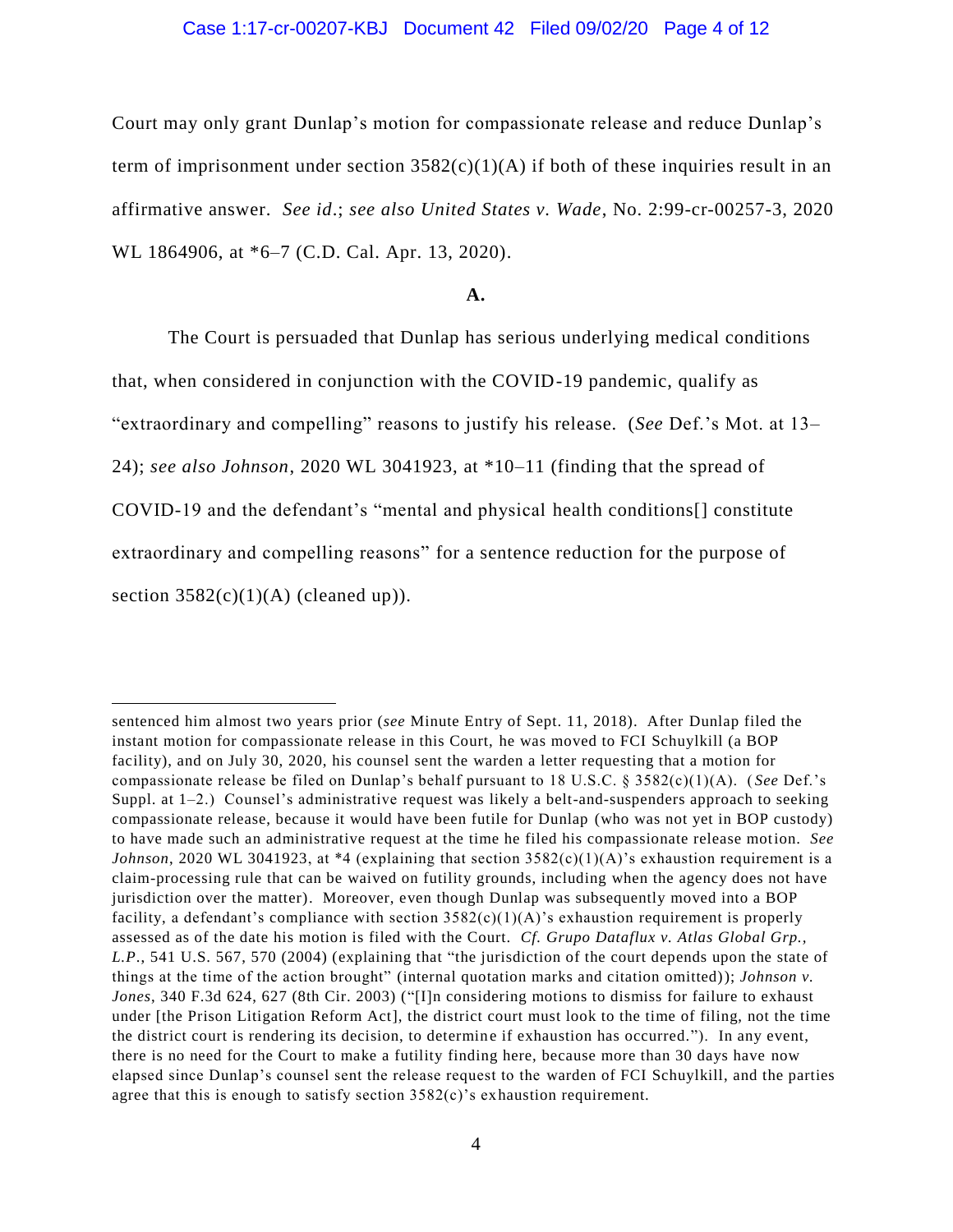## Case 1:17-cr-00207-KBJ Document 42 Filed 09/02/20 Page 5 of 12

In particular, Dunlap has been diagnosed with a heart abnormality (*see, e.g.*, Medical Records at 5 (restating diagnosis of "abnormality of aortic arch branch"); *id.* at 290 (noting "abnormality of aortic branch" and that "[h]eart sounds are distant")), and he also has calcium buildup in his heart (*see id.* at 182 (reflecting that Dunlap "states that he was diagnosed with chronic calcium bui[l]d up in h[is] arteries while in DC jail"); *id.* at 264 (noting "abnormal EKG suggesting anterior ischemia")). The record further indicates that Dunlap has repeatedly sought medical attention while in custody due to intermittent chest pains. (*See, e.g.*, *id.* at 182 (noting, on April 15, 2020, "a complaint of intermittent chest pain . . . at night"); *id.* at 209 (noting, on December 4, 2019, "chest pain flaring up"); *id.* at 267 (reporting, on July 31, 2019, "chest 'tightness' . . . for 2-3 weeks"); *id.* at 285 (noting, on April 2, 2019, that Dunlap "admits that over the years he has noted interm[i]ttent chest pressure left side").) The government's opposition brief maintains that Dunlap's medical records "do not show that he suffers from" any "serious heart condition[.]" (Gov't Opp'n at 17.) But the voluminous medical records that have been submitted in connection with the instant motion for compassionate release belie that contention, including the most up-to-date records that the government itself submitted. (*See generally* Ex. 4 to Gov't Opp'n, ECF No. 40-5; *see also, e.g.*, *id.* at 3 ("Hx of Valvular Disease"); *id.* ("degenerative aortic artery" condition); *id.* ("chronic calcium build-up"); *id.* at 6 (note to follow up on "Cardiac History" and "Hypertension History"); *id.* at 15 ("Hx of Heart Disease").)

The Centers for Disease Control and Prevention ("CDC") has stated in no uncertain terms that having "serious heart conditions"—such as heart failure, coronary artery disease, cardiomyopathies, and pulmonary hypertension—"increases [one's] risk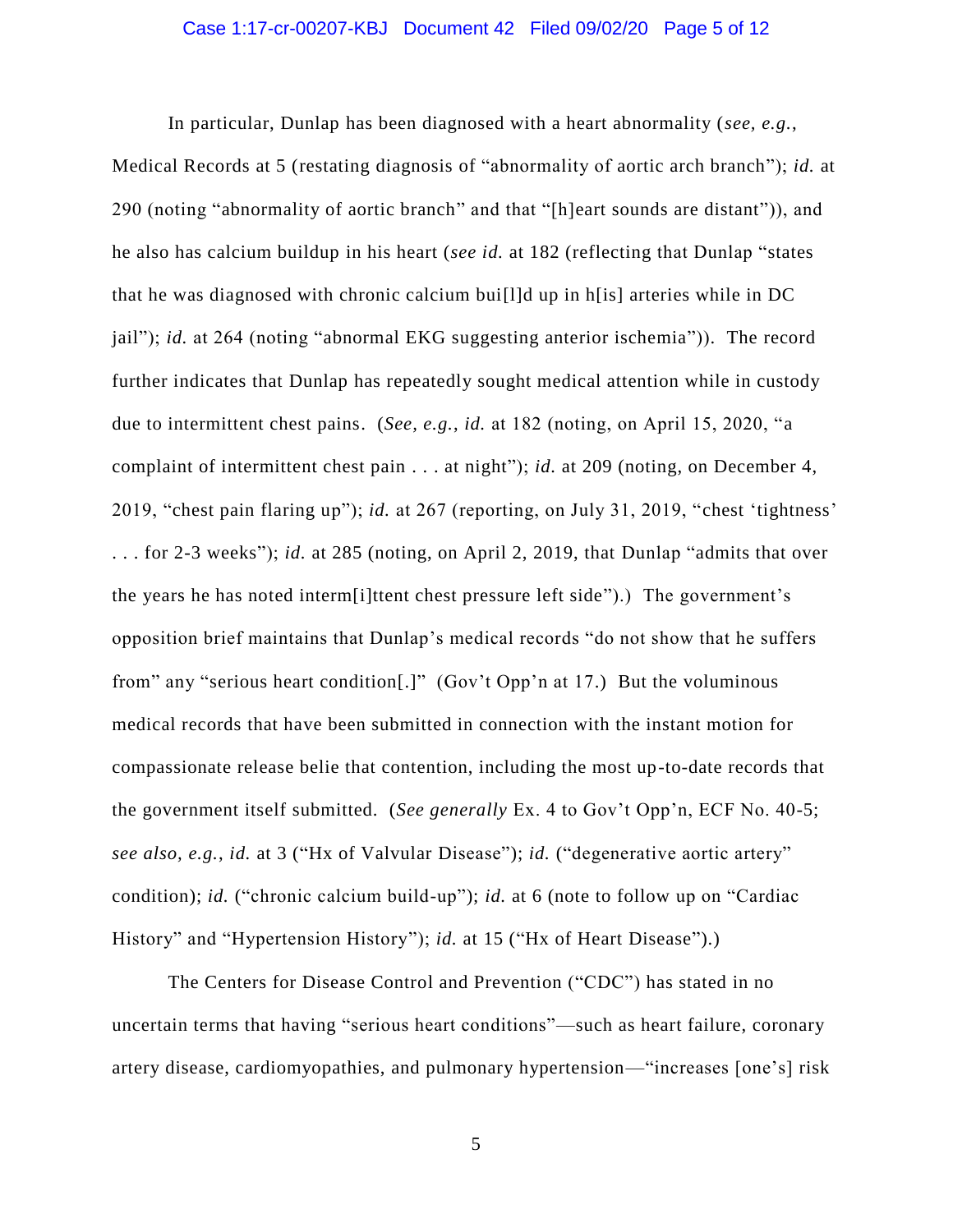### Case 1:17-cr-00207-KBJ Document 42 Filed 09/02/20 Page 6 of 12

of severe illness from COVID-19[.]" *People with Certain Medical Conditions*, Ctrs. for Disease Control & Prevention (Aug. 14, 2020), https://perma.cc/3VT5-TST8. Such findings have grounded other courts' determinations that compassionate release should be granted to defendants with similar medical histories. *See, e.g.*, *United States v. Miller*, No. 06-cr-478, 2020 WL 4732129, at \*3 (D. Md. Aug. 13, 2020) (finding that diagnoses of cardiac arrhythmia and possible cardiomegaly were extraordinary and compelling reasons that justified compassionate release); *United States v. Lacy*, No. 15 cr-30038, 2020 WL 2093363, at \*6 (C.D. Ill. May 1, 2020) (granting compassionate release to a defendant with hypertension, obesity, and diabetes, on the grounds that "[a]ny one of these three factors alone would increase the serious risks of COVID-19").

Defense counsel has also represented that Dunlap has other preexisting medical conditions that allegedly have not been properly treated in person due to the COVID-19 pandemic. (*See* Def.'s Mot. at 20.) Specifically, defense counsel says that Dunlap was informed that "he would normally be referred for outside medical care, as he was previously, to assess whether further surgery on his colon is necessary, but that is not occurring because of Covid-19" (*id.*), and therefore Dunlap is currently choosing between "continu[ing] with the antibiotic regimen knowing it may cause long-term damage to his kidney function" (*id*.), which is already jeopardized (*see* Medical Records at 5 (diagnosing "renal insufficiency")), or "discontinu[ing] antibiotic medication and risk further infection of his colon from his diverticulitis" (Def.'s Mot. at 20), which is causing Dunlap to seek frequent care at the prison infirmary (*see* Medical Records at 89–96). Thus, it is clear to this Court that Dunlap has the kind of medical history that gives rise to legitimate concerns about a risk of serious harm if he were to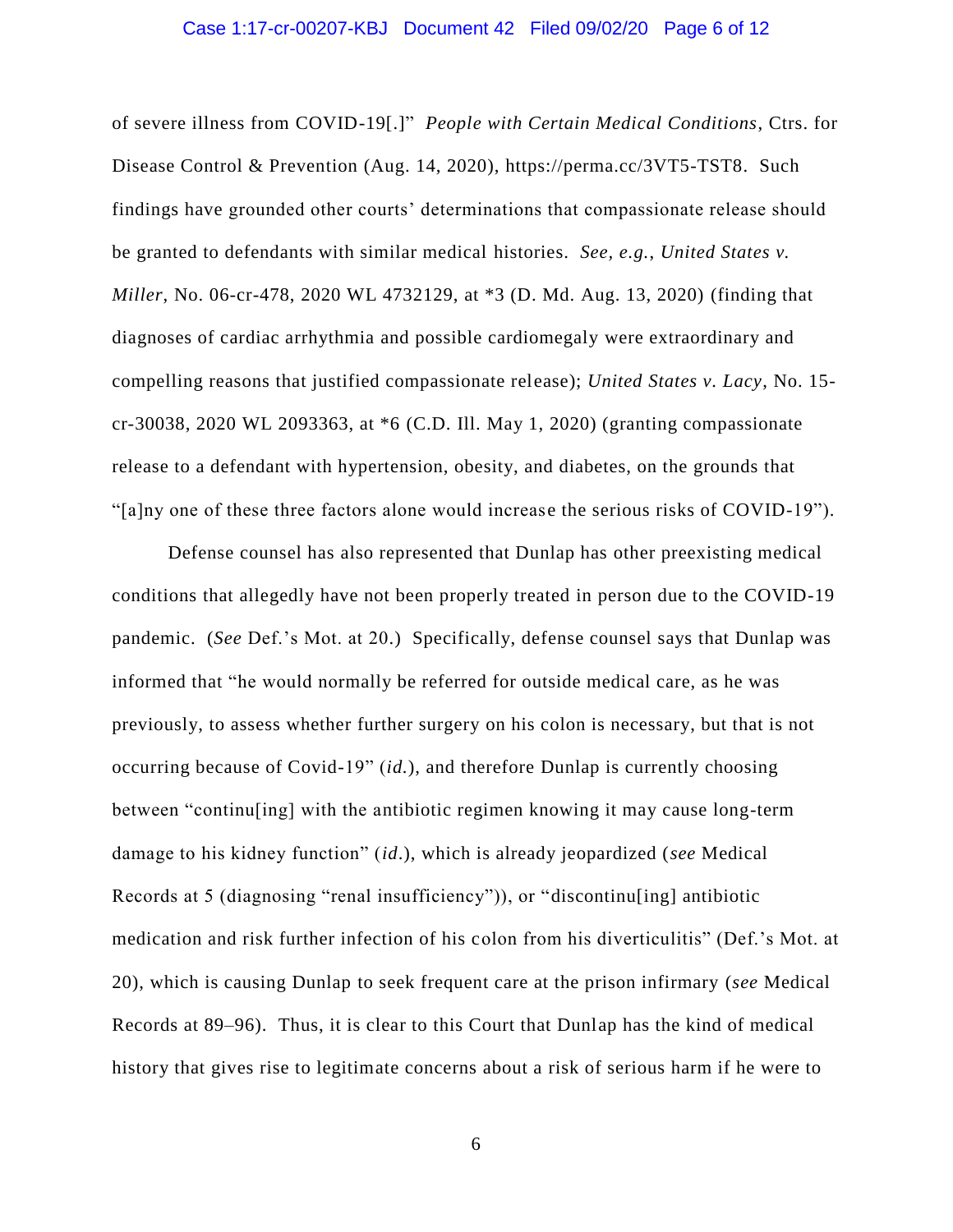#### Case 1:17-cr-00207-KBJ Document 42 Filed 09/02/20 Page 7 of 12

contract COVID-19. *Cf. United States v. Dabney*, No. 20-cr-27, 2020 WL 1867750, at \*1 (D.D.C. Apr. 13, 2020) (granting a motion for pretrial release and taking into account Defendant's "asthma-related difficulties while he has been incarcerated" due to the inability to obtain proper treatment in light of the COVID-19 pandemic).

The fact that Dunlap has recently been moved to a BOP facility with a low COVID-19 infection rate does not impact the Court's conclusion that Dunlap's serious underlying medical conditions, when considered in conjunction with the COVID-19 pandemic, qualify as extraordinary and compelling reasons to justify his release. Indeed, the parties here dispute the sufficiency of the BOP's COVID-19 prevention efforts. (*Compare* Def.'s Reply at 8 ("Courts have recognized the 'obvious shortcomings' in the BOP's Action Plan.") *with* Gov't Opp'n at 5 ("The BOP staff there has taken significant steps to combat the spread of the virus in accordance with BOP's guidelines. These steps have been remarkably successful thus far.").) And given the extent of Dunlap's medical issues, the Court is mindful that "[a] wait and see strategy could prove too late to take preventative action." *United States v. Brown*, No. 92-cr-345, ECF No. 93, at 10 (D.D.C. July 2, 2020). This is especially so because there is no dispute that COVID-19 is not entirely *absent* from the incarcerated population at FCI Schuylkill, and the low number of reported cases might well be attributable to the fact that "FCI Schuylkill has not implemented widespread testing for the virus[.]" *United States v. Croft*, No. 95-cr-496-1, 2020 WL 3871313, at \*2 (E.D. Pa. July 9, 2020) (explaining that, in the absence of such a testing protocol, "we cannot be certain of the true spread of infection at the prison"). Consequently, the low number of confirmed incidences of COVID-19 in the prison population at the facility in which Dunlap is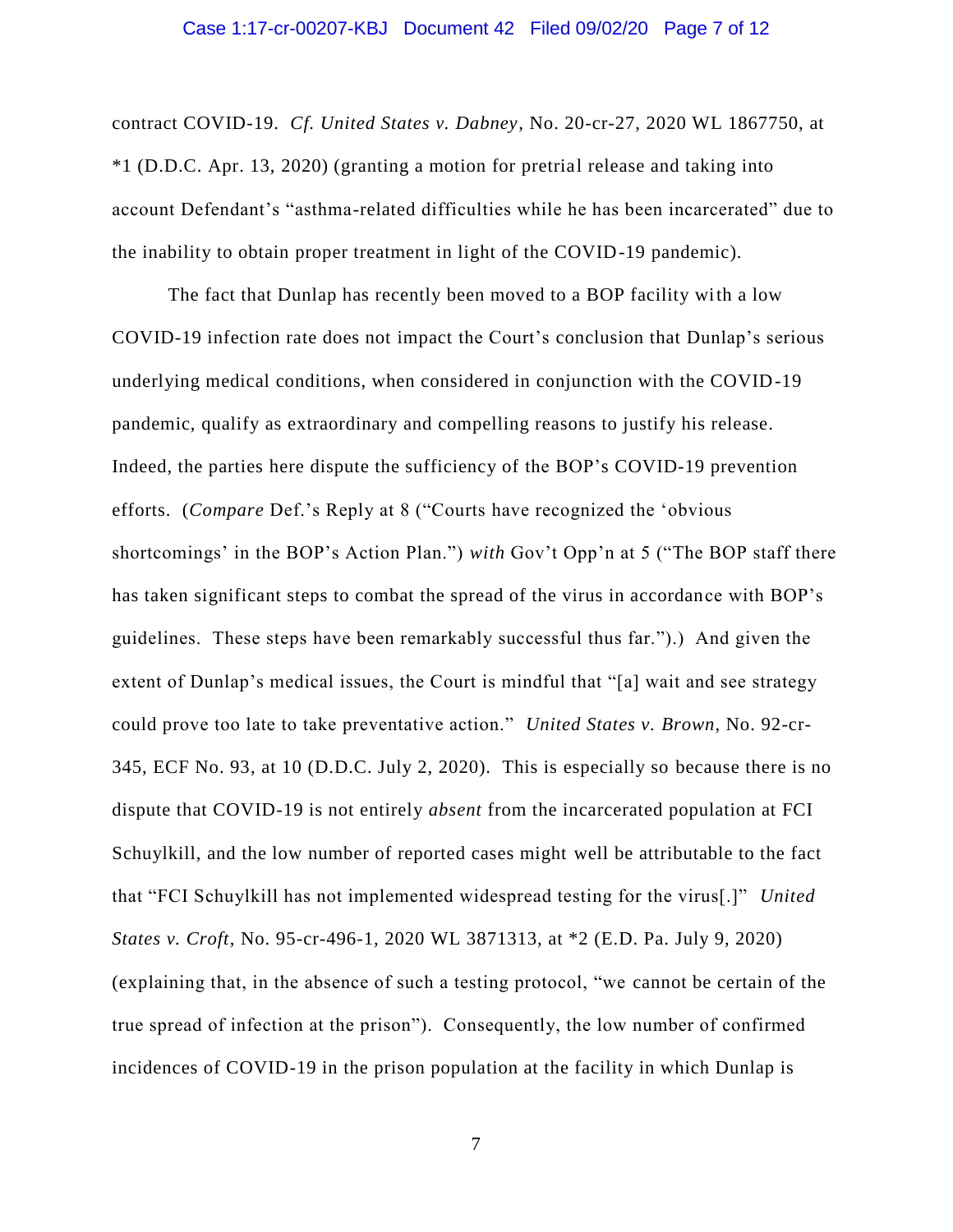## Case 1:17-cr-00207-KBJ Document 42 Filed 09/02/20 Page 8 of 12

currently housed "changes nothing about the inherent risks posed by carceral settings to vulnerable inmates" such as Dunlap. *United States v. Williams-Bethea*, No. 18-cr-78, 2020 WL 2848098, at \*5 (S.D.N.Y. June 2, 2020).

#### **B.**

Section 3582(c) also requires the Court to consider the section 3553(a) factors, to the extent that they are appropriate, prior to ordering the requested sentence reduction, *see* 18 U.S.C. § 3582(c)(1)(A); *see also Johnson*, 2020 WL 3041923, at \*5, and this Court finds that a reduction in Dunlap's term of imprisonment is consistent with section 3553(a) at this time. This Court has reflected on the applicable sentencing factors including "the nature and circumstances of the offense[,]" 18 U.S.C. § 3553(a)(1), "the history and characteristics of the defendant[,]" *id.*, and "the need for the sentence imposed . . . to protect the public from further crimes of the defendant," *id.*   $\S$  3553(a)(2)(C)—and it is confident that none of these factors is an impediment to the compassionate release reduction that the current extraordinary and compelling circumstances warrant.

With respect to "the nature and circumstances" of Dunlap's offense, 18 U.S.C. § 3553(a)(1), Dunlap pled guilty to two counts of bank robbery in violation of 18 U.S.C. § 2113(a). (*See* Plea Agreement, ECF No. 11, at 1.) As this Court noted at the sentencing hearing, "the commission of a bank robbery, any bank robbery, is reprehensible behavior" (Hr'g Tr., ECF No. 35, at 21:25–22:1), despite the fact that Dunlap "did not have a weapon and did not specifically threaten violence" (*id.* at 22:7– 8). This Court also determined that "the evidence supports [the] conclusion" that Dunlap was "a serious heroin addict" and that, "to fund [his] addiction [he] went,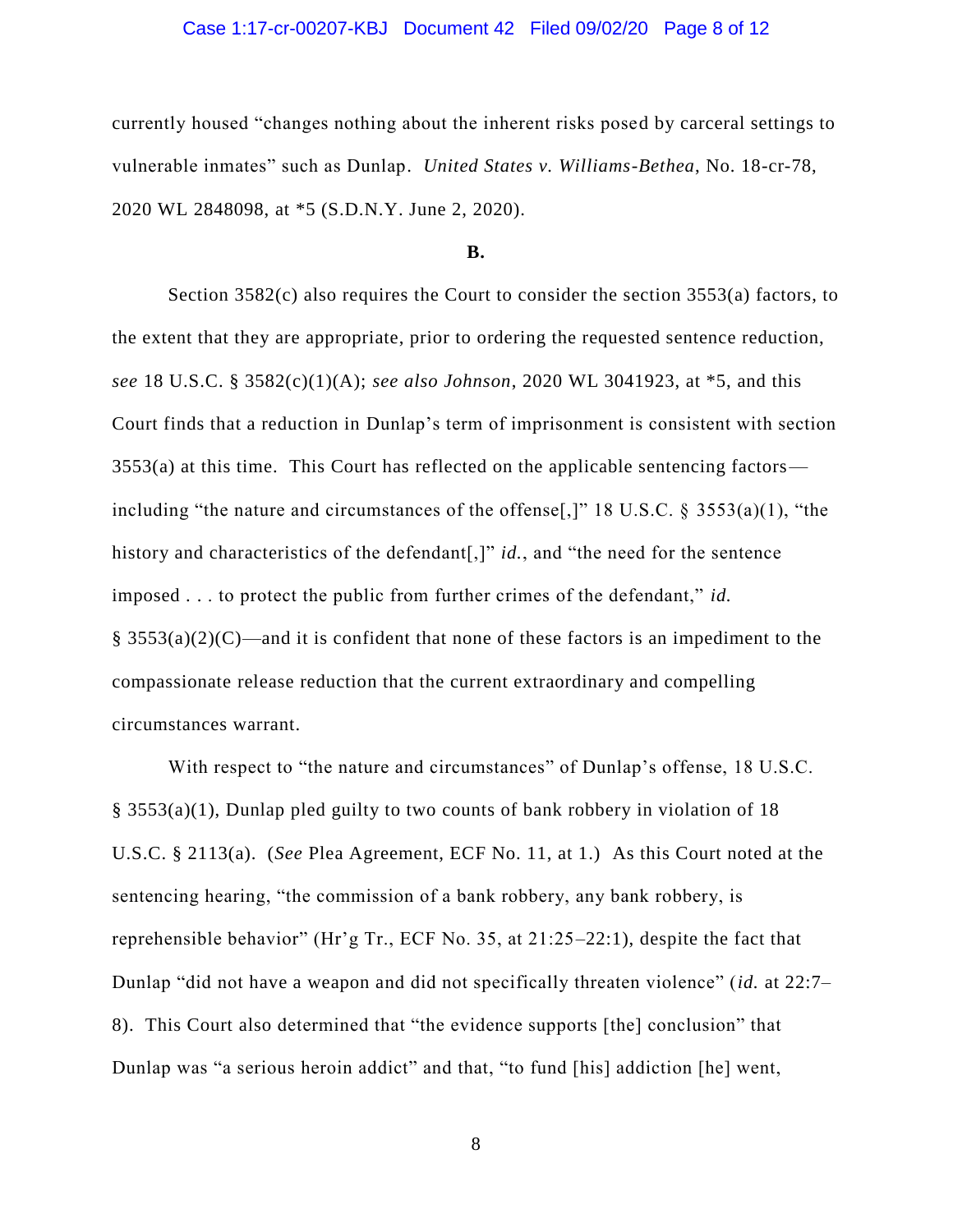### Case 1:17-cr-00207-KBJ Document 42 Filed 09/02/20 Page 9 of 12

essentially, where the money was." (*Id.* at 22:25–23:4.) The government also reached that same conclusion with respect to Dunlap's sentencing (*see also* Gov't Mem. in Aid of Sentencing, ECF No. 18, at 4 ("In addition, it appears that the defendant's drug addiction rather than mere greed is what drove him to commit these crimes.")), and it specifically remarked upon the most salient observation for present purposes: that "[d]rug addiction is not an excuse for criminal conduct, of course, but in this case, it should be considered a mitigating factor[,]" (*id.* (citation omitted)).

Dunlap's history and characteristics, *see* 18 U.S.C. § 3553(a)(1), include the fact that Dunlap has "a substantial criminal history and ha[s] been in prison most of [his] adult life" (Hr'g Tr. at 25:24–25), and although the Court recognized that this is "a pattern that [] cannot [be] treat[ed] lightly" (*id.* at 27:20), the Court has previously noted how "it is significant that the prior bank robberies in [Dunlap's] past also did not involve actual violence and appear to have been related to [his] need to generate cash to fuel [his] drug addiction" (*id.* at 26:9–12). In addition to these considerations, the Court is cognizant of Dunlap's physical characteristics—*i.e.*, his many preexisting health conditions, which appear to have worsened since the time of his sentencing and which make him especially vulnerable to COVID-19. Therefore, the Court cannot conclude that the nature and circumstances of Dunlap's offense, or his history and characteristics, "require maintenance of the original prison term" "despite the fact that a sentence reduction is warranted[.]" *Johnson*, 2020 WL 3041923, at \*5.

Lastly, while it is clear that Dunlap was convicted of inherently dangerous offenses, the evidence before the Court at sentencing did not suggest that Dunlap posed a real danger to anyone but himself, nor was there necessarily a "need for the sentence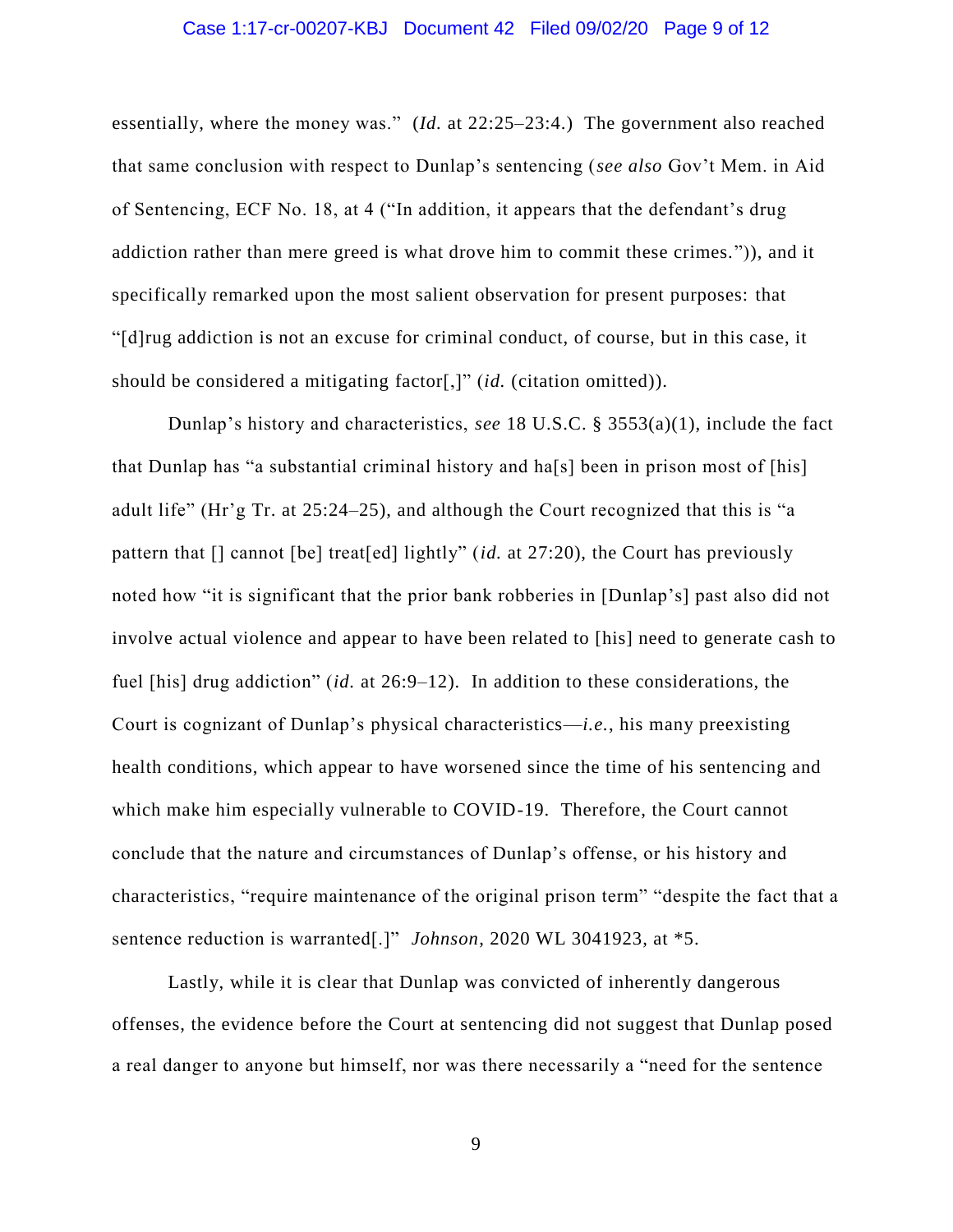## Case 1:17-cr-00207-KBJ Document 42 Filed 09/02/20 Page 10 of 12

imposed . . . to protect the public from further crimes of the defendant" under the particular circumstances presented in this case. 18 U.S.C. § 3553(a)(2)(C). (*Cf.* Gov't Opp'n at 18 (noting that *United States v. Carr*, 946 F.3d 598 (D.C. Cir. 2020) held that bank robberies "by intimidation" are "crimes of violence").) This is largely why the Court based Dunlap's sentence primarily on punishment and deterrence grounds. Moreover, Dunlap has made significant strides toward rehabilitating himself, as was evident during the motion hearing (*see* Hr'g Tr. of Aug. 21, 2020, at 55–58), and the Court is confident that conditions of release can be fashioned to ensure the safety of the community and to prevent Dunlap from re-offending.

In short, nothing from the sentencing record or this Court's reevaluation of the section 3553(a) factors persuades this Court that, even though extraordinary and compelling circumstances warrant a sentence reduction in this case, Dunlap nonetheless needs to be incarcerated in order to protect the public from his future crimes or to promote any other purpose of punishment. *Cf., e.g.*, *United States v. Sears*, No. 19-cr-21, 2020 WL 3250717, at \*3 (D.D.C. June 16, 2020) (holding that, "despite the fact that COVID-19 and Sears's medical condition are extraordinary and compelling reasons to grant his motion for compassionate release, section 3553(a)'s purposes of punishment require maintenance of the original prison term." (internal quotation marks and citation omitted)).

#### **III.**

For the foregoing reasons, Dunlap has demonstrated that the COVID-19 pandemic, coupled with his serious preexisting underlying medical conditions, presents an extraordinary and compelling reason to reduce the previously imposed 57-month term of imprisonment, and that, under the circumstances presented here, his continued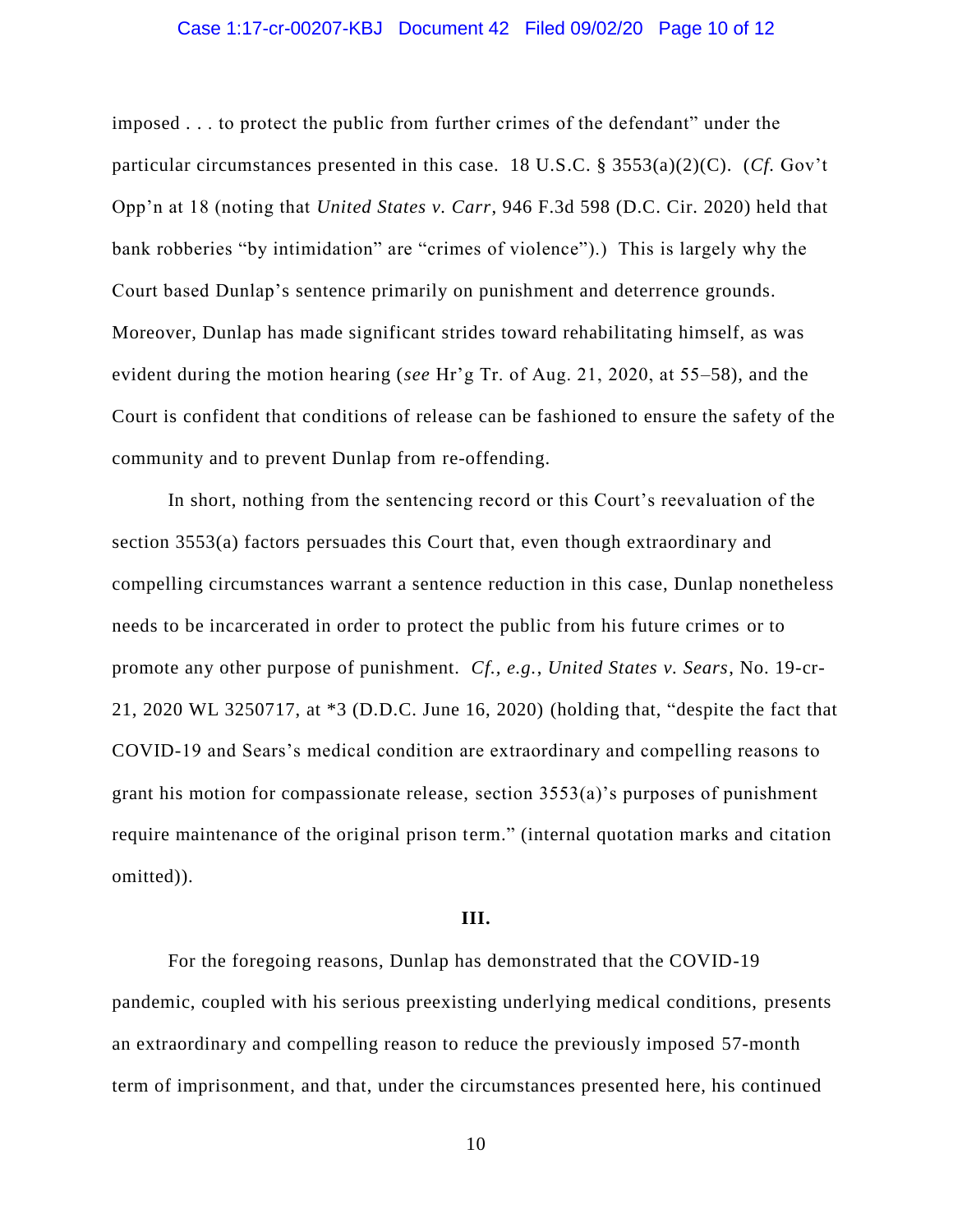### Case 1:17-cr-00207-KBJ Document 42 Filed 09/02/20 Page 11 of 12

incarceration is not necessary to promote the purposes of punishment in light of the section 3553(a) factors and the Sentencing Commission's stated policy concerns.

Accordingly, it is hereby

**ORDERED** that, pursuant to the authority vested in this Court to reduce a previously imposed term of imprisonment under section  $3582(c)(1)(A)$  of Title 18 of the United States Code, Defendant's Motion for Compassionate Release (ECF No. 36) is **GRANTED**, and the term of 57 months of imprisonment as set forth in the original judgment is hereby reduced to a sentence of **TIME SERVED**. It is

**FURTHER ORDERED** that, within 72 hours of release from custody, Defendant shall report to the Probation Office of the District of Columbia to commence the 36 month concurrent terms of supervised release that the original judgment imposes. Defendant shall abide by all of the supervised release conditions set forth in the original judgment, including substance abuse testing and treatment, and educational/vocational training. It is

**FURTHER ORDERED** that the conditions of supervised release that this Court imposed in the original judgment will be **MODIFIED**, pursuant to this Court's authority under 18 U.S.C. §§  $3582(c)(1)(A)$  and  $3583(e)(2)$ , as follows:

(a) The Defendant is required to serve the first 180 days of his 36-month term of supervised release under home incarceration, with location monitoring technology at the discretion of the Probation Office. During this period of home incarceration, Defendant shall remain inside his residence at all times, except for medical necessities, court appearances, and any other activities specifically approved by the Court.